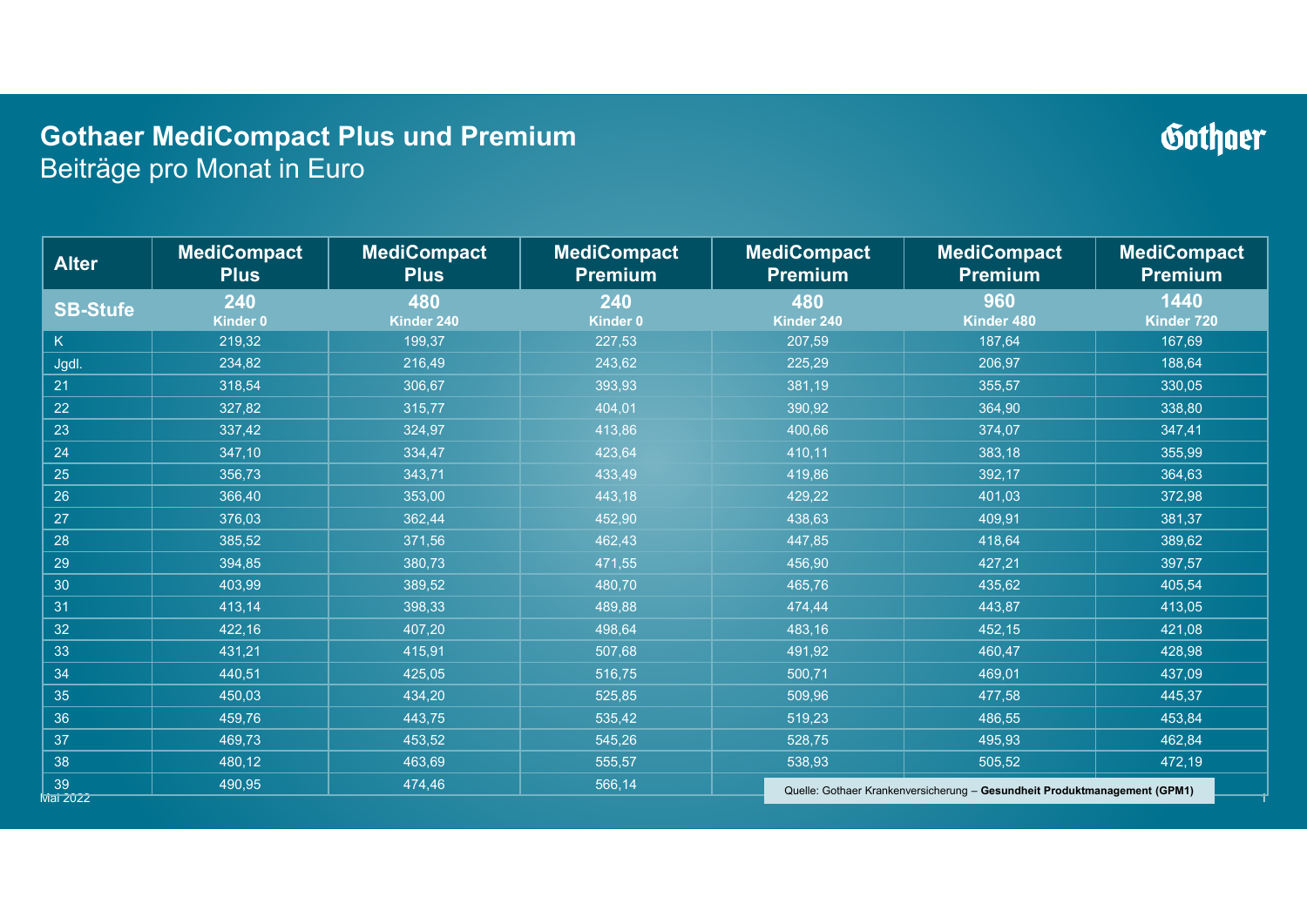### **Gothaer MediCompact Plus und Premium** Beiträge pro Monat in Euro

#### **Alter MediCompact Plus MediCompact Plus MediCompact PremiumMediCompact** | MediCompact | MediCompact | MediCompact | MediCompact | Premium **SB-Stufe 240 480 240 480 960 1440**40 502,19 485,44 577,39 560,43 526,27 492,26 41 513,86 497,01 589,11 571,73 537,42 502,80 42 525,96 508,78 601,05 583,66 548,95 514,33 43 $3$  538,48 | 521,35 | 613,67 | 596,25 | 561,24 | 526,20 44 551,63 534,12 626,75 609,06 573,91 538,57 45 564,80 547,29 640,30 622,51 586,78 551,11 46 578,38 560,66 654,08 636,19 600,23 564,16 47 592,39 574,43 668,32 650,10 613,70 577,38 48 606,61 588,41 683,03 664,66 627,74 590,78 49 621,26 602,59 698,20 679,44 641,99 604,69 50 635,91 617,15 713,61 694,66 656,62 618,78 51 650,96 631,71 729,25 710,11 671,64 633,03 52 666,00 646,65 745,35 725,78 687,05 648,12 53 681,45 661,79 761,69 742,10 702,66 663,39 54 697,10 677,11 778,50 758,64 718,84 678,99 55 712,63 692,50 795,58 775,45 735,07 694,81 56 728,23 707,78 812,72 792,31 751,55 710,68 57 743,71 723,15 829,92 809,45 768,28 727,10 58759,51 738,80 847,41 826,87 785,44 743,91

Mai 2022

Quelle: Gothaer Krankenversicherung – **Gesundheit Produktmanagement (GPM1)**

## Gothner